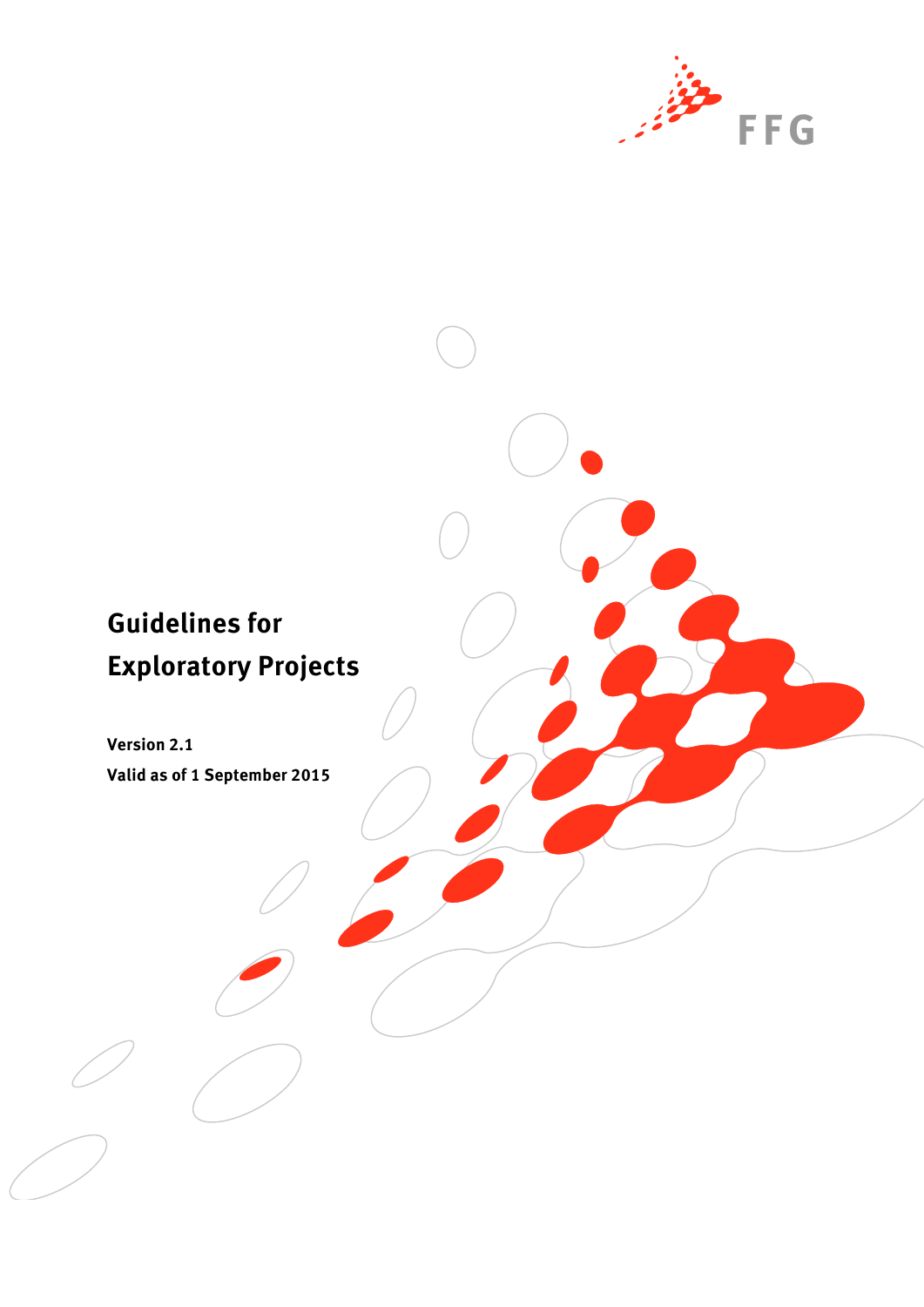

### **[Preface](#page-2-0) 3**

| $\mathbf{1}$ |                                                                 |  |
|--------------|-----------------------------------------------------------------|--|
| 1.1          |                                                                 |  |
| 1.2          |                                                                 |  |
| 1.3          |                                                                 |  |
| 1.4          |                                                                 |  |
| 1.5          |                                                                 |  |
| 1.6          |                                                                 |  |
| 1.7          |                                                                 |  |
| 1.8          |                                                                 |  |
| 1.9          |                                                                 |  |
| 1.10         |                                                                 |  |
| 1.11         |                                                                 |  |
| 1.12         |                                                                 |  |
| $\mathbf{2}$ |                                                                 |  |
| 2.1          |                                                                 |  |
| 2.2          |                                                                 |  |
| 3            |                                                                 |  |
| 3.1          |                                                                 |  |
| 3.2          |                                                                 |  |
| 3.3          |                                                                 |  |
| 4            |                                                                 |  |
| 4.1          |                                                                 |  |
| 4.2          | How are requirements and recommendations taken into account? 14 |  |
| 4.3          |                                                                 |  |
| 4.4          |                                                                 |  |
| 4.5          |                                                                 |  |
| 4.6          |                                                                 |  |
| 4.7          |                                                                 |  |

# **List of Tables**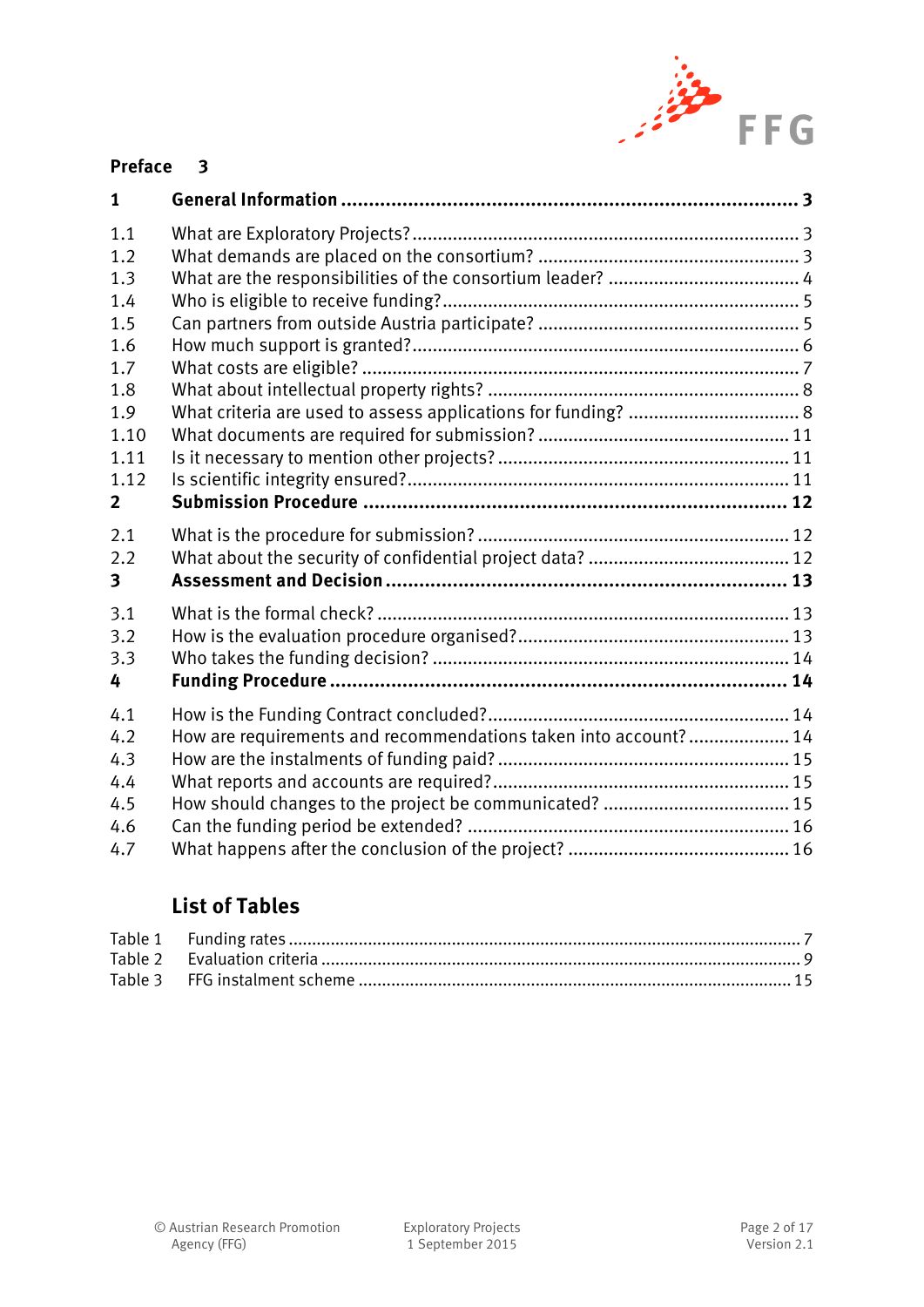

# <span id="page-2-0"></span>Preface

The FFG is your partner for research and development. These Guidelines are designed to support you in submitting your Exploratory Project. They explain:

- how to obtain funding
- what conditions must be met
- how the application process works

The goals and priorities, the budget and the submission deadlines that are relevant to your project are described in the corresponding call announcement.

# <span id="page-2-1"></span>1 **General Information**

## <span id="page-2-2"></span>**1.1 What are Exploratory Projects?**

Exploratory projects are designed to provide preparatory work for research, development and innovation projects (R&D&I). Their focus is on assessing the viability of potential future R&D&I projects and supporting concept development for planned flagship projects.

Exploratory projects may assess and analyse the potential of a project with the aim to facilitate decision-making through an objective and rational presentation of strengths and weaknesses as well as associated opportunities and threats. Another aim is to determine what resources would be required for implementation and what prospects of success the project would have $^1$ .

To a minor extent, this may also include the organisation of workshops, stakeholder consultations etc., if this is required to achieve the goals of the exploratory project.

If an exploratory project is submitted by a consortium the rights and duties must be stipulated in a Declaration of Cooperation.

The following criteria must be met:

- Maximum duration: 12 months
- Maximum funding: 200,000 euros
- Exploratory projects may be submitted by individual applicants or as a collaborative project involving several consortium partners.

## <span id="page-2-3"></span>**1.2 What demands are placed on the consortium?**

A consortium for collaborative projects must consist of 2 or more partners that are independent of each other. It must include:

 $\bullet$  at least 1 small or medium-sized enterprise (SME)<sup>2</sup> or

<sup>2</sup> [Details see SME definition](https://www.ffg.at/recht-finanzen/rechtliches_service_KMU)

<sup>1</sup> Definition of feasibility studies according to the RTI Guidelines (*Themen-FTI-Richtlinie*), p. 56. [https://www.ffg.at/sites/default/files/downloads/page/richtlinie\\_fti\\_2015\\_themen.pdf](https://www.ffg.at/sites/default/files/downloads/page/richtlinie_fti_2015_themen.pdf)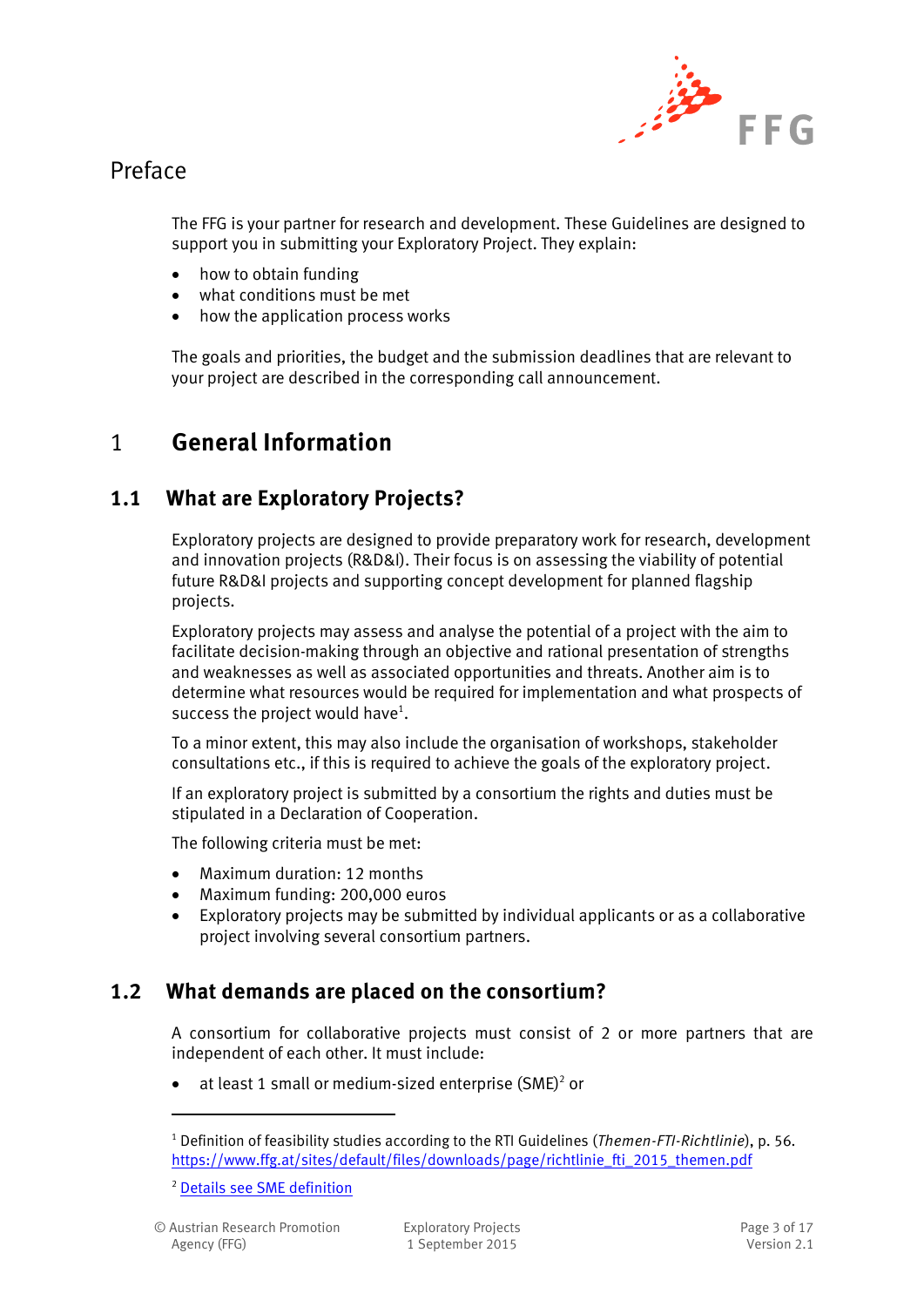

- $\bullet$  1 research institution<sup>3</sup> or
- 1 partner from another EU member state or contracting party to the EEA Agreement

If the exploratory project serves for the preparation of a flagship project, at least 1 enterprise must be represented in the consortium.

Large enterprises may only participate as part of a consortium.

The following additional criteria must be met:

- The consortium leader must be based in Austria
- The consortium leader is the contact point for the FFG
- The consortium leader submits the application for funding

The Declaration of Cooperation regulates the collaboration within the consortium. A **[sample Declaration of Cooperation](http://www.ffg.at/konsortialvertrag)** is available online.

#### <span id="page-3-0"></span>**1.3 What are the responsibilities of the consortium leader?**

The consortium leader has the following responsibilities throughout the project duration:

- project management
- communications with the funding agency and the project partners
- examining the reports and accounts provided by the consortium partners

In your capacity as consortium leader you confirm to us that:

- you manage and distribute the funding yourself
- the costs charged can be clearly attributed to the project
- the project costs and content are in accordance with the approval
- you communicate any changes in due time
- you provide accounts and reports in accordance with the Funding Contract

<sup>&</sup>lt;sup>3</sup> See RTI Guideline 2015 (*[Themen-FTI-Richtlinie 2015](https://www.ffg.at/sites/default/files/downloads/page/richtlinie_fti_2015_themen.pdf)*), 12.1 Definition of terms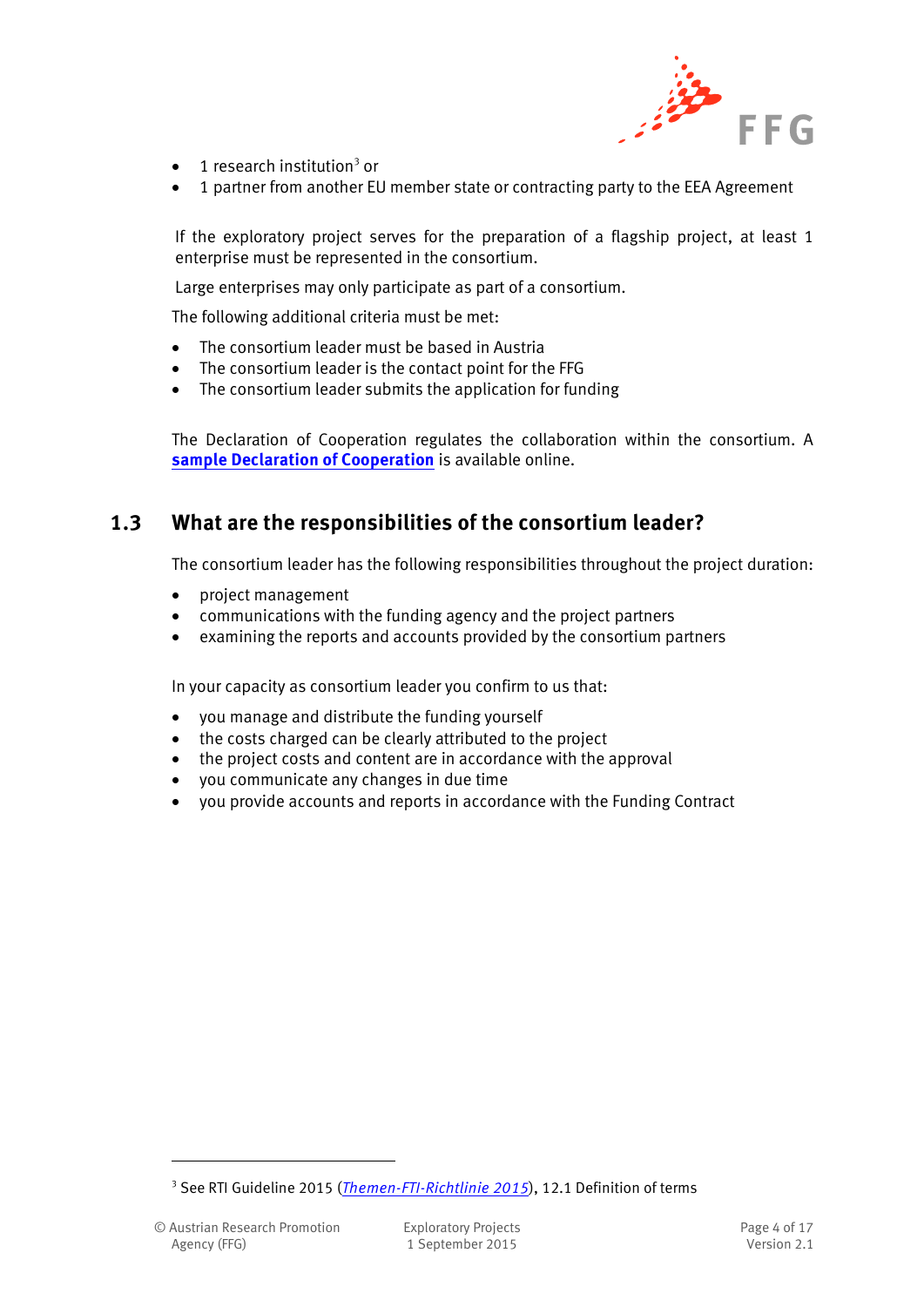

## <span id="page-4-0"></span>**1.4 Who is eligible to receive funding?**

Legal entities, partnerships and sole traders that are not part of the Austrian federal administration are eligible to receive funding.

#### **The following are eligible for funding:**

- Companies of any legal form
- Institutions of research and knowledge dissemination
	- o Universities and universities of applied sciences
	- o Non-university research institutions
	- o Technology transfer institutions, innovation agents and other researchoriented organisations such as associations with a relevant purpose
- Other non-commercial institutions
	- $\circ$  Local authorities<sup>4</sup> and autonomous bodies
	- $\circ$  Non-profit making organisations such as NPOs<sup>5</sup>

#### **The following may participate but may not receive funding:**

- Subcontractors: they are not partners within the definition of a collaborative exploratory project. They provide defined tasks for partners which are listed under the cost category "third-party costs" and are not entitled to exploit the project results.
- Other participants: these are persons or institutions that do not receive funding, but are mentioned in the Funding Contract, including the scope of their participation. Their rights and duties are also stipulated by contract.

Their participation needs to be justified in the application. Potential "other participants" may also include persons or institutions of the Austrian federal administration.

#### <span id="page-4-1"></span>**1.5 Can partners from outside Austria participate?**

A consortium may have partners from outside Austria provided these are not affiliated with any of the Austrian companies in the consortium.

Partners from outside the EU may also receive funding unless this is specifically excluded in the relevant call.

<sup>4</sup> **Activities of local authorities falling within their statutory mandate are not eligible for funding**.

<sup>&</sup>lt;sup>5</sup> "Non-profit making organisations" do not distribute profits to their owners, members or other natural persons or legal entities in accordance with their legal status or articles of association.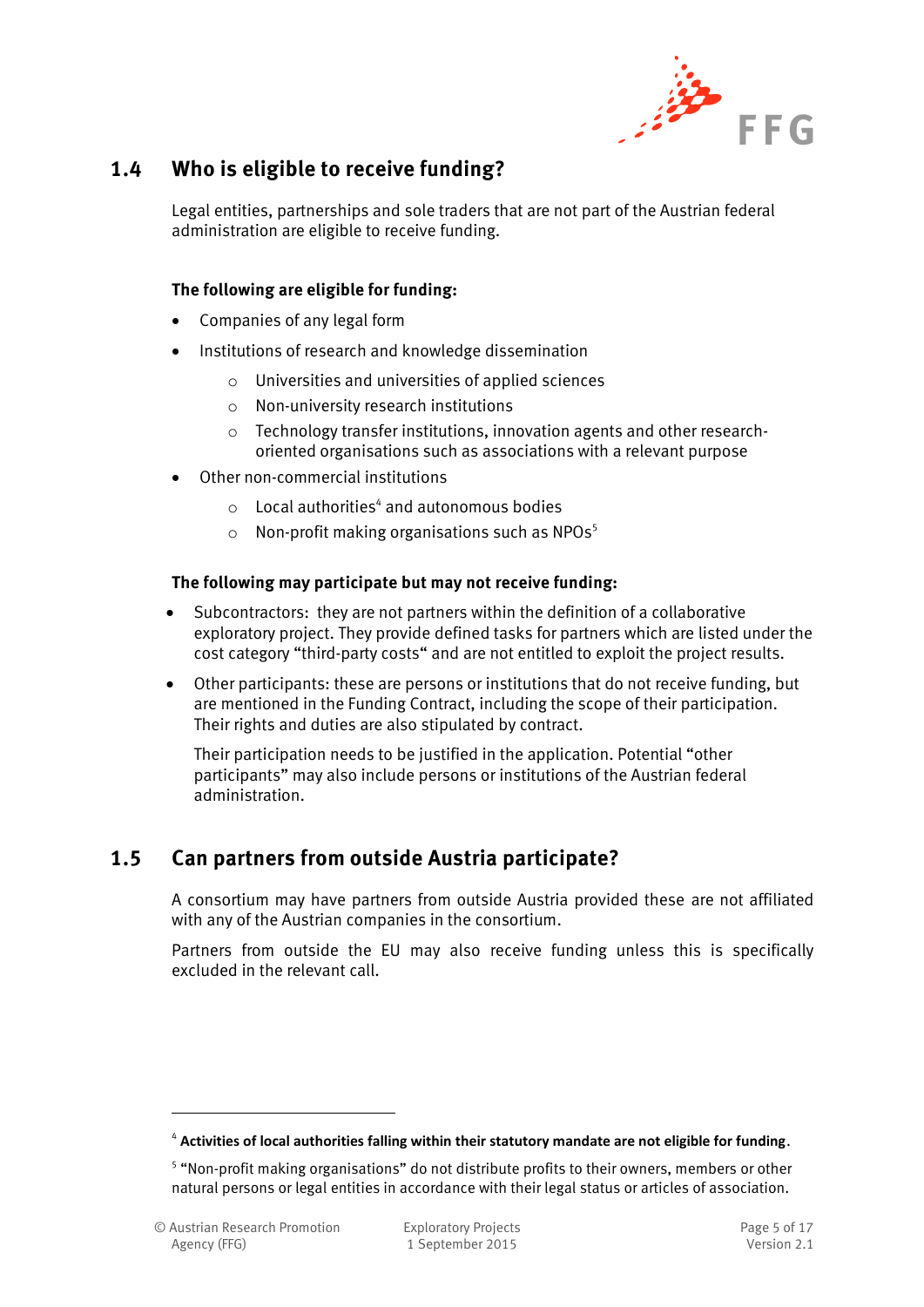

The following conditions apply:

- The non-Austrian partners create benefit for the Austrian consortium partners and/or Austria as a business and research location;
- This benefit is explicitly indicated in the application for funding;
- Grants paid to partners from outside Austria do not exceed 20% of the total funding amount;
- The evaluation committee recommends providing funding to the non-Austrian partner;
- The partner from outside Austria proves its credit-worthiness and liquidity in accordance with the criteria applied to Austrian partners prior to contract formation;
- The non-Austrian partner accepts the FFG's obligation and entitlement to review the project as specified in the Funding Contract and submits relevant documentary evidence in German or English.

Alternatively, non-Austrian organisations may cover their costs from own funds and/or from funds provided by their home country. Collaborative agreements for joint funding are in place with several European and non-European countries.

The European EUREKA<sup>6</sup> initiative, for example, provides funding support for cross-border collaborations across programmes. The call announcement will specify whether these collaborative agreements can be used for a specific exploratory project.

Organisations from outside Austria may also be involved as subcontractors.

#### <span id="page-5-0"></span>**1.6 How much support is granted?**

Support is paid in the form of non-repayable grants and is limited to a **maximum** of **EUR 200,000** per project.

The funding rate varies depending on the type of partner.

- The funding rate for enterprises is based on the company size
- The funding rates specified in Table 1 apply to research institutions and other institutions, provided that the contribution involves a non-commercial activity.

If the contribution to the project involves a commercial activity the funding rates are the same as those for enterprises.

• It has to be stated in the application if additional funding is granted by any other funding institution. If multiple funding is gained the cumulative funding must not exceed the European funding limit.<sup>7</sup>

<sup>6</sup> [www.eurekanetwork.org](http://www.eurekanetwork.org/) or <http://www.ffg.at/eureka>

<sup>7</sup> AGVO: Verordnung (EU) Nr. 651/2014, ABl. L 187/48 – [https://www.ffg.at/sites/default/files/dok/anlage\\_1\\_amtsblatt\\_agvo\\_nr\\_651-2014.pdf](https://www.ffg.at/sites/default/files/dok/anlage_1_amtsblatt_agvo_nr_651-2014.pdf)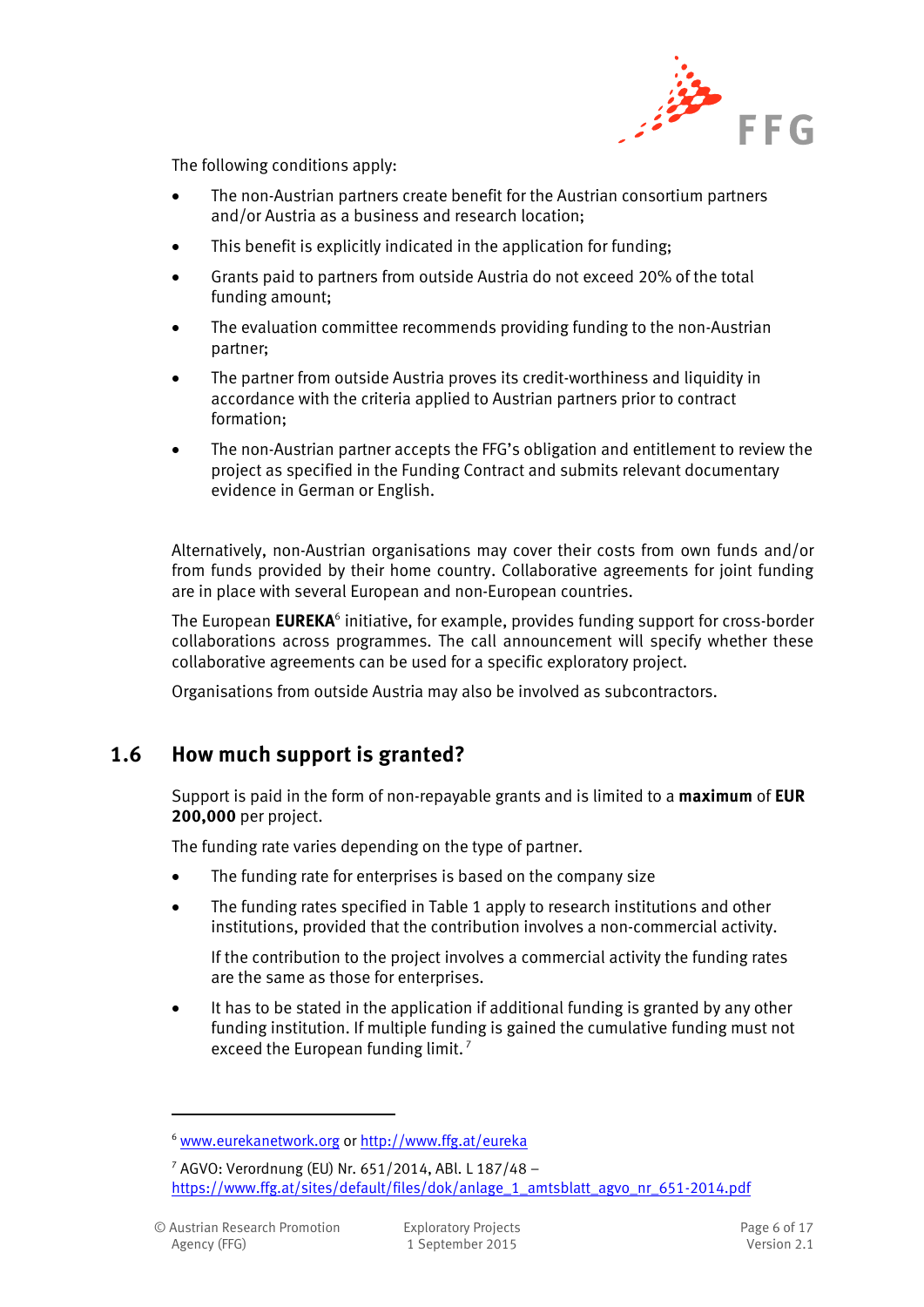

#### <span id="page-6-1"></span>**Table 1 Funding rates**

| <b>Type of organisation</b>                          |     |
|------------------------------------------------------|-----|
| Small enterprise                                     | 70% |
| Medium-sized enterprise                              | 60% |
| Large enterprise                                     | 50% |
| Research institutions<br>(non-commercial activities) | 80% |
| Other institutions<br>(non-commercial activities)    | 80% |

Non-commercial activities of research institutions include:

- primary activities such as education
- research and development, independent or as part of an effective collaboration
- knowledge dissemination and transfer<sup>8</sup>

Non-commercial activities of other institutions include contributions to R&D projects related to the development of products, services and systems, where they act, e.g., as public agencies.

The company size is to be determined according to the SME definition as specified by EU competition law: [information on SME definition.](https://www.ffg.at/recht-finanzen/rechtliches_service_KMU)

#### <span id="page-6-0"></span>**1.7 What costs are eligible?**

Eligible costs must be allocable directly to the project. This means that:

- they are incurred additionally to the normal operating costs during the funding period
- they are in accordance with the Funding Contract
- they can be evidenced by receipts

The earliest possible date for the start of the project is after submission of the application for funding.

For details on the eligibility of costs see the Cost Guidelines: [https://www.ffg.at/recht](https://www.ffg.at/recht-finanzen/kostenleitfaden/version-2)[finanzen/kostenleitfaden/version-2](https://www.ffg.at/recht-finanzen/kostenleitfaden/version-2)

<sup>8</sup> [Community framework for state aid for research and development and innovation](https://www.ffg.at/sites/default/files/dok/anlage_2_amtsblatt_f_e_i_unionsrahmen.pdf) (2014/C 198/8), 2.1.1, 19).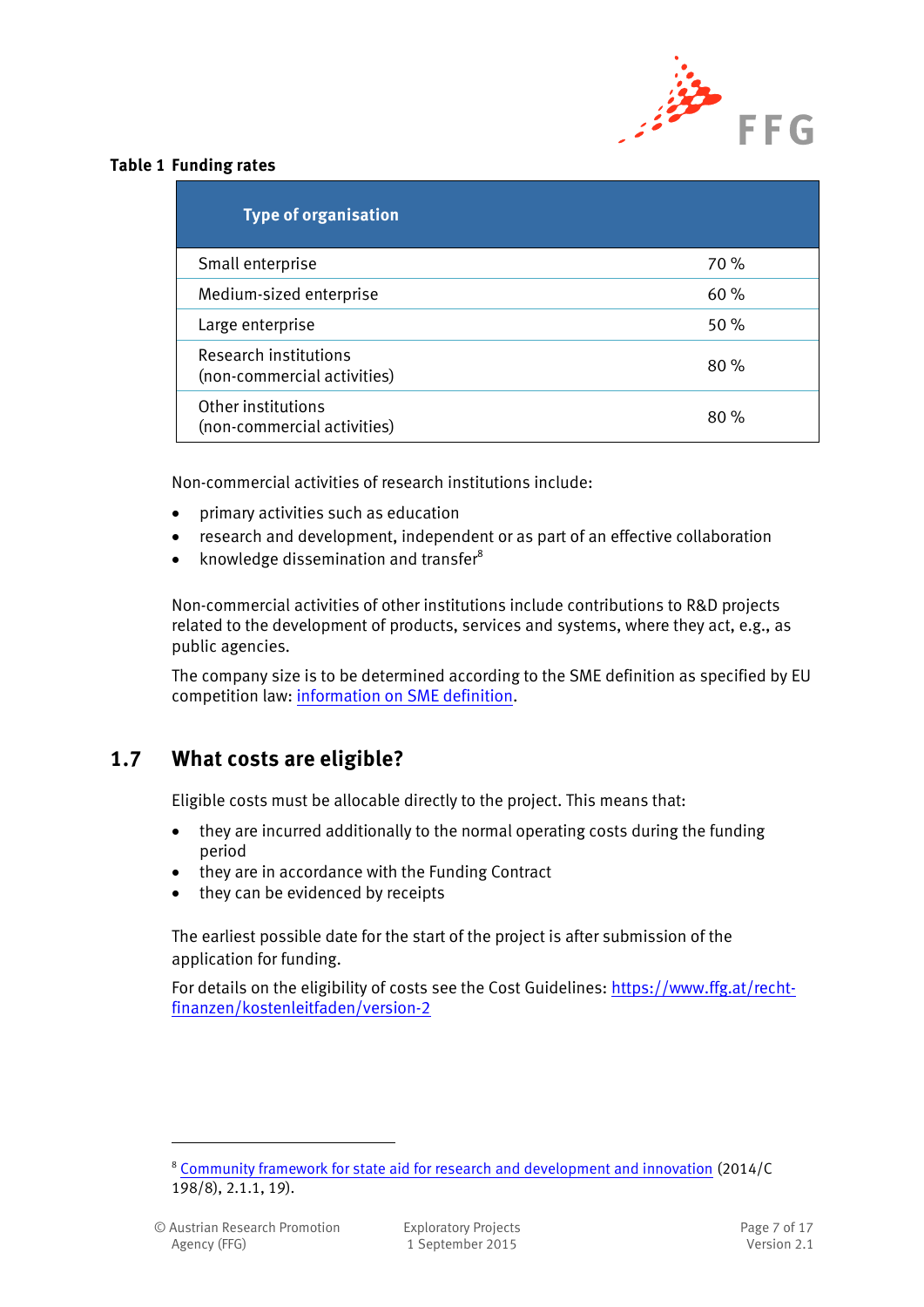

#### **Special provisions for Exploratory Projects:**

Third-party costs are limited to 50% of the total project costs, or the total costs per partner for collaborative exploratory projects. Any excess must be justified in the Project Description.

## <span id="page-7-0"></span>**1.8 What about intellectual property rights?**

Intellectual property rights relating to the project results belong to the consortium. The provisions of the [Community framework for state aid for research and development and](http://eur-lex.europa.eu/legal-content/DE/TXT/PDF/?uri=CELEX:52014XC0627(01)&from=DE)  [innovation,](http://eur-lex.europa.eu/legal-content/DE/TXT/PDF/?uri=CELEX:52014XC0627(01)&from=DE) 2014/C 198/11, apply to collaborations between commercial companies and research institutions.

This document stipulates that the intellectual property rights are to be allocated to the research institutions in a manner which adequately reflects their work, contributions and interests. If the rights are assigned to the companies involved, the research institutions shall receive compensation equivalent to the market price.

### <span id="page-7-1"></span>**1.9 What criteria are used to assess applications for funding?**

Applications for funding are evaluated according to 4 criteria:

- 1. Quality of the project
- 2. Suitability of the applicant / project partners
- 3. Benefit and exploitation
- 4. Relevance to the call

The table below shows the relevant sub-criteria. In the course of the assessment, points will be assigned to each criterion. In addition, there is a threshold value for each criterion.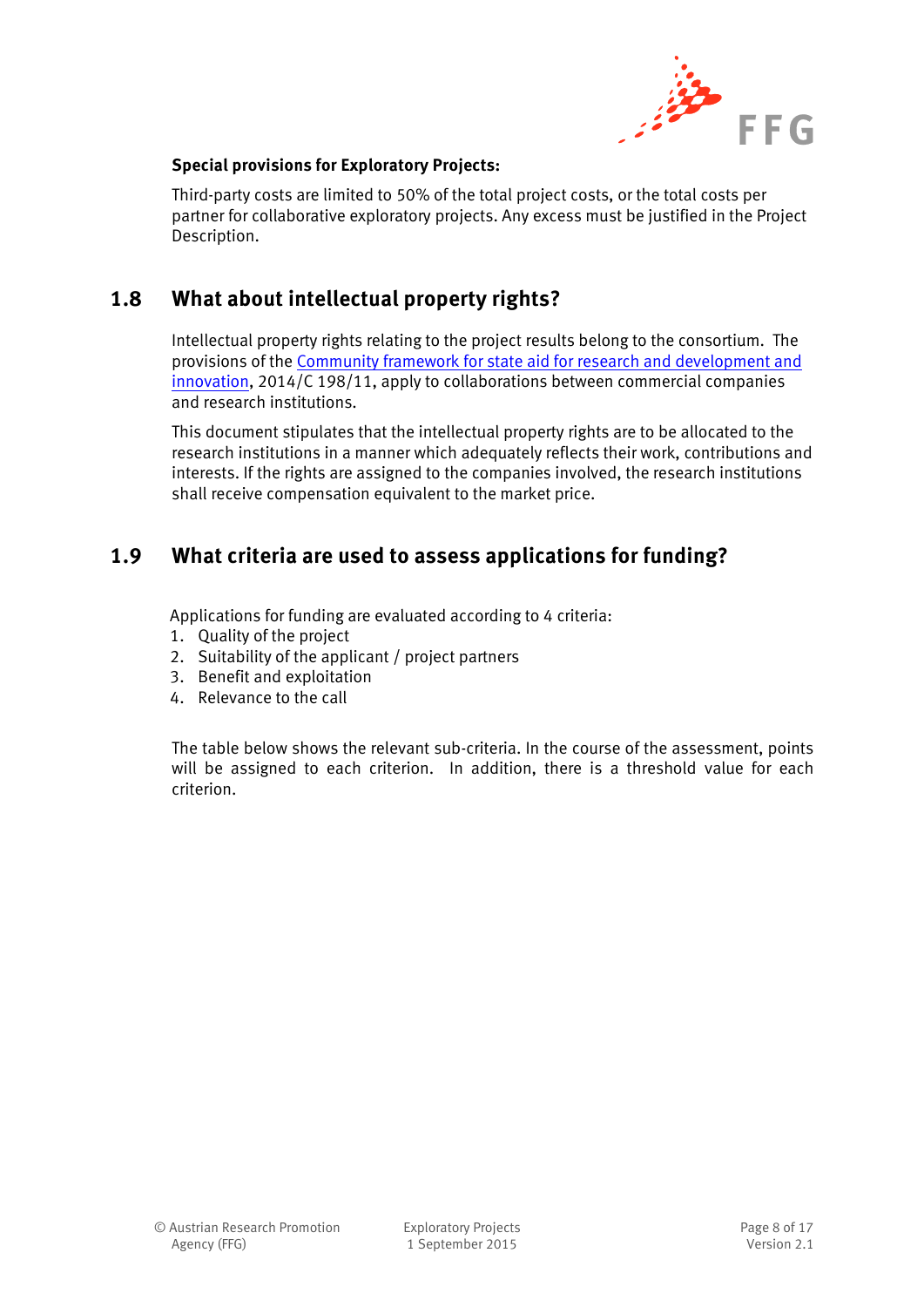

#### <span id="page-8-0"></span>**Table 2 Evaluation criteria**

|                                                                                                               |                                                                                                                                                                                                                                                                                                                                                                                                                                                                                                                                                                                                                                                                                                                                                                                          | <b>Points</b> | <b>Threshold</b> |  |
|---------------------------------------------------------------------------------------------------------------|------------------------------------------------------------------------------------------------------------------------------------------------------------------------------------------------------------------------------------------------------------------------------------------------------------------------------------------------------------------------------------------------------------------------------------------------------------------------------------------------------------------------------------------------------------------------------------------------------------------------------------------------------------------------------------------------------------------------------------------------------------------------------------------|---------------|------------------|--|
|                                                                                                               | <b>Quality of the project</b>                                                                                                                                                                                                                                                                                                                                                                                                                                                                                                                                                                                                                                                                                                                                                            | 30            | 18               |  |
|                                                                                                               | 1.1. How well are the state of the art (current level of knowledge/technology) and/or the<br>commercially available products and services described and how plausible is the<br>assessment?                                                                                                                                                                                                                                                                                                                                                                                                                                                                                                                                                                                              |               |                  |  |
|                                                                                                               | 1.2. To what extent does the complexity of the problem or the envisaged innovation goal justify<br>carrying out an exploratory project?                                                                                                                                                                                                                                                                                                                                                                                                                                                                                                                                                                                                                                                  |               |                  |  |
|                                                                                                               | 1.3. What is the quality of planning based on the following criteria?                                                                                                                                                                                                                                                                                                                                                                                                                                                                                                                                                                                                                                                                                                                    |               |                  |  |
|                                                                                                               | Transparent structure of work packages<br>$\circ$<br>Transparent presentation of costs<br>$\circ$<br>Transparent description of work packages according to the scope of work<br>$\circ$<br>Adequate relationship between costs and work plan<br>$\circ$<br>Adequate scope of project management<br>$\circ$<br>Realistic implementation of plan (duration, deadlines, milestones, results)<br>$\circ$<br>Clarity and coherence of cooperative relationships (if applicable)<br>$\circ$<br>1.4. If the project content relates to people <sup>9</sup> :<br>To what extent have gender-specific issues been taken into account in project planning?<br>Quality of the analysis of gender-specific issues<br>$\circ$<br>Integration in the methodological approach of the project<br>$\circ$ |               |                  |  |
|                                                                                                               | Suitability of the applicant / project partners                                                                                                                                                                                                                                                                                                                                                                                                                                                                                                                                                                                                                                                                                                                                          | 20            | 12               |  |
|                                                                                                               | 2.1. To what extent does the applicant / the consortium have the scientific, technical, economic<br>and management skills required to achieve the project goals?                                                                                                                                                                                                                                                                                                                                                                                                                                                                                                                                                                                                                         |               |                  |  |
|                                                                                                               | 2.2. To what extent does the applicant / do the consortium partners have the required<br>qualifications and resources to ensure successful implementation of the (cooperative)<br>project?                                                                                                                                                                                                                                                                                                                                                                                                                                                                                                                                                                                               |               |                  |  |
| 2.3. Does the composition of the project team reflect the aim to improve the gender balance in the<br>sector? |                                                                                                                                                                                                                                                                                                                                                                                                                                                                                                                                                                                                                                                                                                                                                                                          |               |                  |  |

-

<sup>&</sup>lt;sup>9</sup> If (groups of) persons are the research object and/or people will apply/use the project results and/or people will be affected by the results, this must be reflected in the research design, i.e. research issues, methodology etc. Projects whose content and focus have no gender relevance according to this analysis will score full points in this subcategory.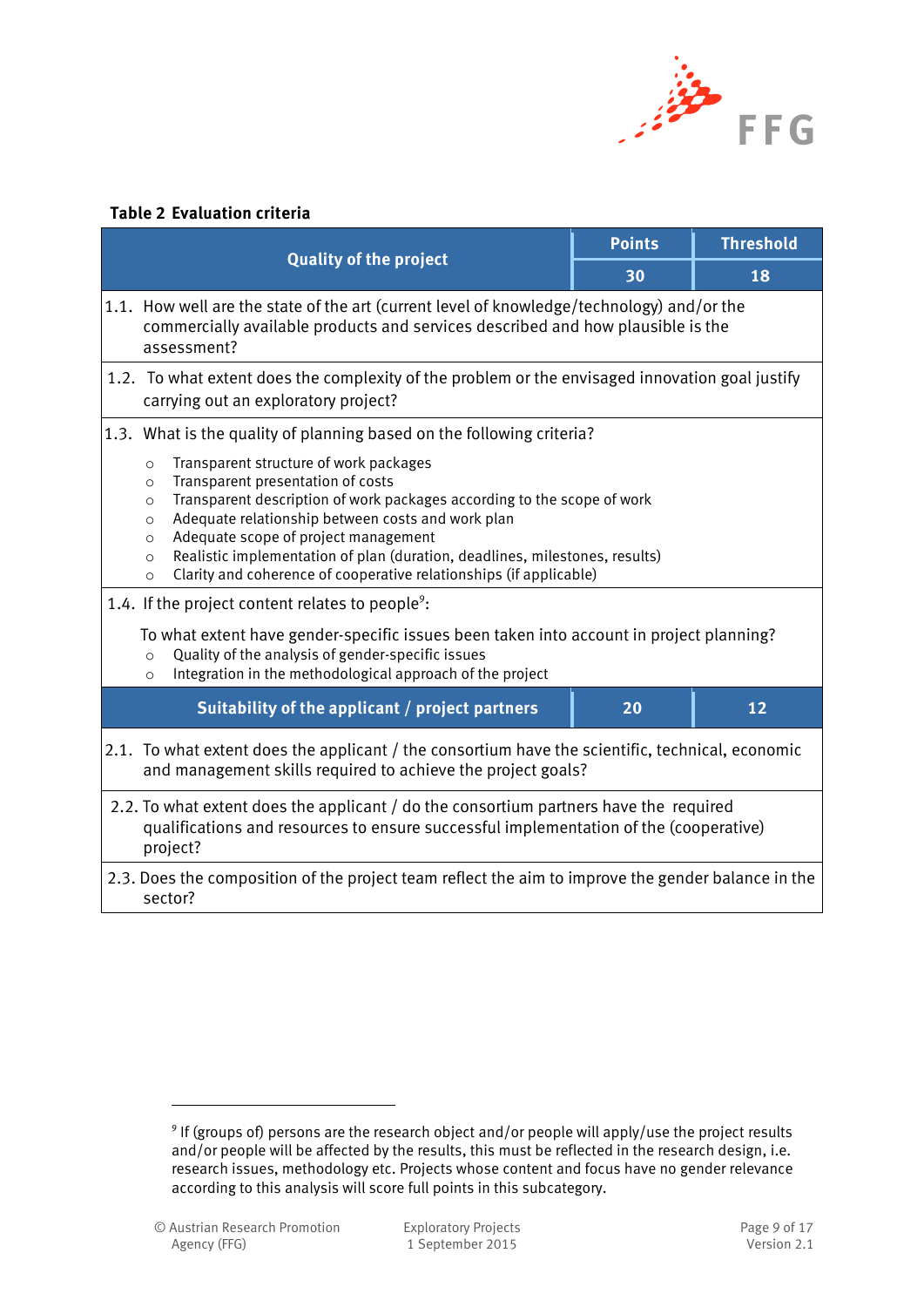

| <b>Benefit and exploitation</b>                                                                                                                                                                                                                                                                   | 30            | 18               |  |
|---------------------------------------------------------------------------------------------------------------------------------------------------------------------------------------------------------------------------------------------------------------------------------------------------|---------------|------------------|--|
| 3.1. In what way do the planned results of the exploratory project support decision making for<br>further RDI projects in the following dimensions:                                                                                                                                               |               |                  |  |
| strength-weakness analysis of the innovation approach<br>$\circ$<br>opportunities and threats<br>$\circ$<br>necessary resources<br>$\circ$<br>prospects of success for the implementation of a R&D&I project<br>$\circ$                                                                           |               |                  |  |
| 3.2. What potential positive impact will the planned results of the exploratory project have in the<br>organisations involved and beyond, for example by:                                                                                                                                         |               |                  |  |
| expanding existing R&D activities to include new fields of application<br>$\circ$<br>opening up new business fields etc.<br>$\circ$<br>creating a benefit for the relevant target group<br>$\circ$                                                                                                |               |                  |  |
| 3.3. How complete and transparent is the description of the exploitation strategy based on the<br>following criteria?                                                                                                                                                                             |               |                  |  |
| communication of the results of the exploratory project to the relevant target group<br>$\circ$<br>quality of planning of follow-up activities after conclusion of the project<br>$\circ$                                                                                                         |               |                  |  |
| <b>Relevance to the Call</b>                                                                                                                                                                                                                                                                      | 20            | 12               |  |
| 4.1. To what extent does the project address the call topics?                                                                                                                                                                                                                                     |               |                  |  |
| 4.2. To what extent does the project contribute to achieving the goals of the call?                                                                                                                                                                                                               |               |                  |  |
| 4.3. To what extent does the funding influence the project positively in one or more of the<br>following dimensions?                                                                                                                                                                              |               |                  |  |
| Implementation: the funding enables the project to be implemented in the first place<br>$\circ$<br>Acceleration: the project can be implemented faster<br>$\circ$<br>Scope: the size of the project can be increased<br>$\circ$<br>Range: the project becomes more ambitious through:<br>$\Omega$ |               |                  |  |
| a more radical innovation approach<br>٠<br>higher risk<br>×,<br>new or extended collaborations<br>٠<br>long-term strategic orientation<br>п                                                                                                                                                       |               |                  |  |
| <b>Total</b>                                                                                                                                                                                                                                                                                      | <b>Points</b> | <b>Threshold</b> |  |
|                                                                                                                                                                                                                                                                                                   | 100           | 60               |  |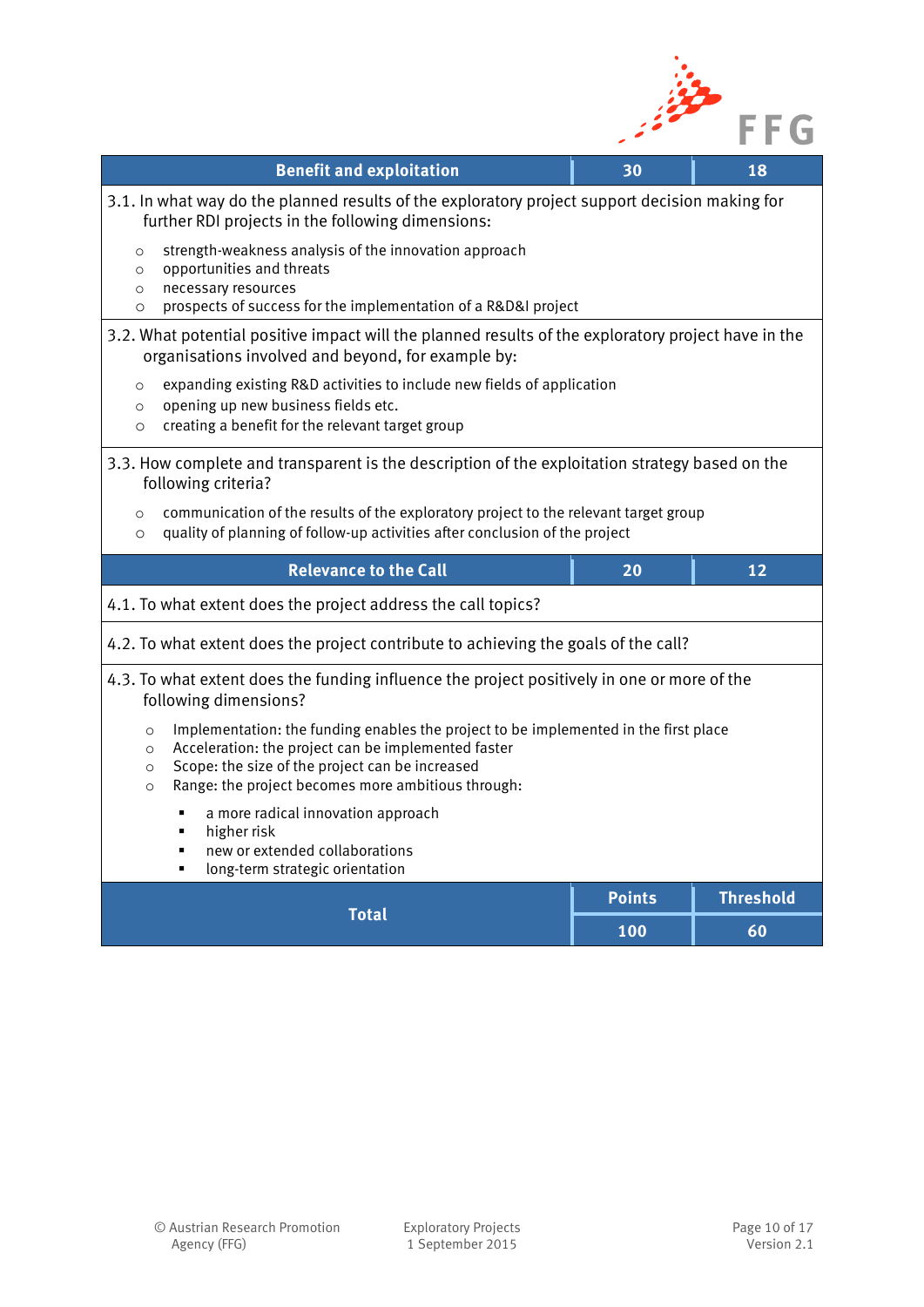

## <span id="page-10-0"></span>**1.10 What documents are required for submission?**

Project applications may only be submitted electronically via eCall[: https://ecall.ffg.at](https://ecall.ffg.at/)

eCall Online Cost-Plan

Please upload the following documents via the eCall upload function:

 $\lambda$ Project Description: descriptive part– upload as pdf file

Attachments to the electronic application:

- Annual statements of accounts (balance sheet, profit and loss account) from the past 2 financial years
- [Declaration of SME Status](https://www.ffg.at/sites/default/files/downloads/page/eidesstattliche_erklaerung_kmu_status.pdf) for associations, start-ups, sole traders and non-Austrian companies

If any additional documents or attachments are required, this will be specified in the application form.

If the project involves partners outside Austria, collaborative agreements with European or non-European countries may require the submission of documents that cannot be uploaded via eCall. The relevant information will be given in the call announcement. In individual cases additional supporting documents may be requested.

The call announcement also specifies the language in which applications are to be submitted, which is usually German and/or English.

## <span id="page-10-1"></span>**1.11 Is it necessary to mention other projects?**

To support the assessment of the content of the project, the application for funding must list those projects that have been or are being publicly funded by Austrian authorities and/or EU grants, provided these are:

- Pre-projects which deliver results for this project
- Ongoing or finished projects (of the last 3 years) related to the applied project

The multiple acceptance of already funded costs or part of costs is not possible. The proposed project must be clearly distinguished from projects that have already received funding.

## <span id="page-10-2"></span>**1.12 Is scientific integrity ensured?**

Funding may only be granted to applicants who demonstrate high scientific quality during application and project execution.

The FFG is a member of the Austrian Agency for Scientific Integrity – OeAWI [\(http://www.oeawi.at/de/statuten.html\)](http://www.oeawi.at/de/statuten.html) and is thus committed to safeguarding good scientific practice.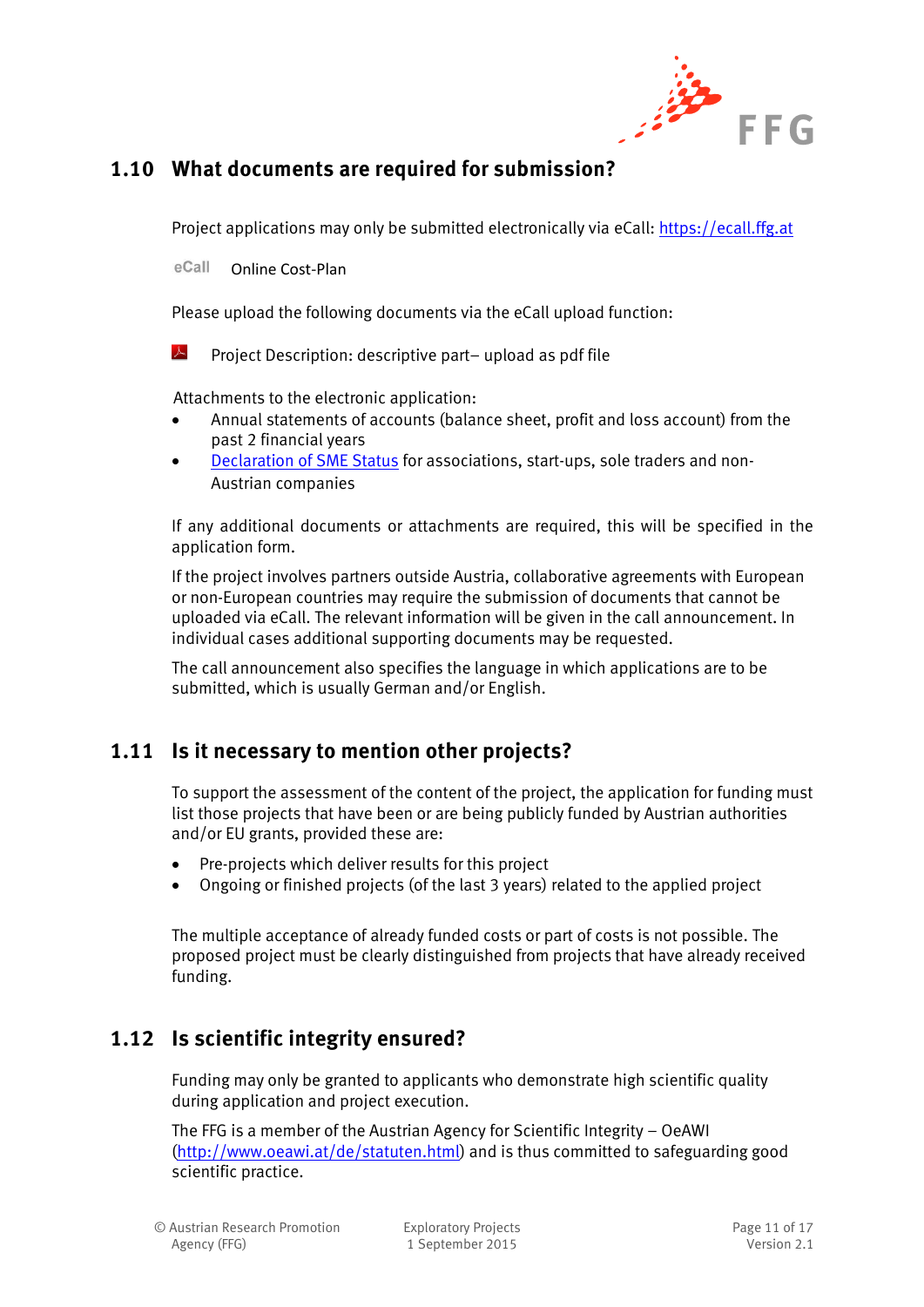

If we suspect a lack of scientific quality or misconduct in the course of the formal checks, we may forward the relevant documents to the OeAWI's Commission for Scientific Integrity. The OeAWI will then decide whether to initiate an independent investigation procedure and, if necessary, will undertake the necessary investigations.

If the investigation reveals a lack of scientific quality or misconduct (e.g. plagiarism), we must request a revision of the application or reject it for formal reasons. If funding has already been granted, the funding will be reduced, retained or reclaimed.

# <span id="page-11-0"></span>2 **Submission Procedure**

### <span id="page-11-1"></span>**2.1 What is the procedure for submission?**

Applications must be electronically submitted via **eCall** [\(https://ecall.ffg.at\)](https://ecall.ffg.at/) before the deadline.

The funding application may not be submitted until all partners have submitted their partner applications via eCall.

How does it work?

- Download application forms via eCall and fill it in
- $\bullet$  Fill in the online calculation the system verifies, if the funding requirements are met (e.g. max. funding, cooperation criteria)
- Upload the required documents
- Finalise application in eCall and click "Submit application" ("*Einreichung abschicken*")
- Upon successful submission, an acknowledgement will be sent automatically by email
- Not necessary: additional postal submission of duly executed copy

It is not possible:

- to resubmit or modify individual parts of the application form
- to revise the application after submission

The application documents are to be submitted by the consortium leader or by a duly authorised representative. We may request evidence that this person is authorised to represent the consortium leader. If you are unable to provide such evidence we reserve the right to reject the application for formal reasons.

An eCall tutorial is available at: [https://ecall.ffg.at/Cockpit/Help.aspx.](https://ecall.ffg.at/Cockpit/Help.aspx)

## <span id="page-11-2"></span>**2.2 What about the security of confidential project data?**

The FFG is under a legal obligation to maintain secrecy concerning company and project information pursuant to Sec. 9 para 4 of the Austrian Research Promotion Agency Act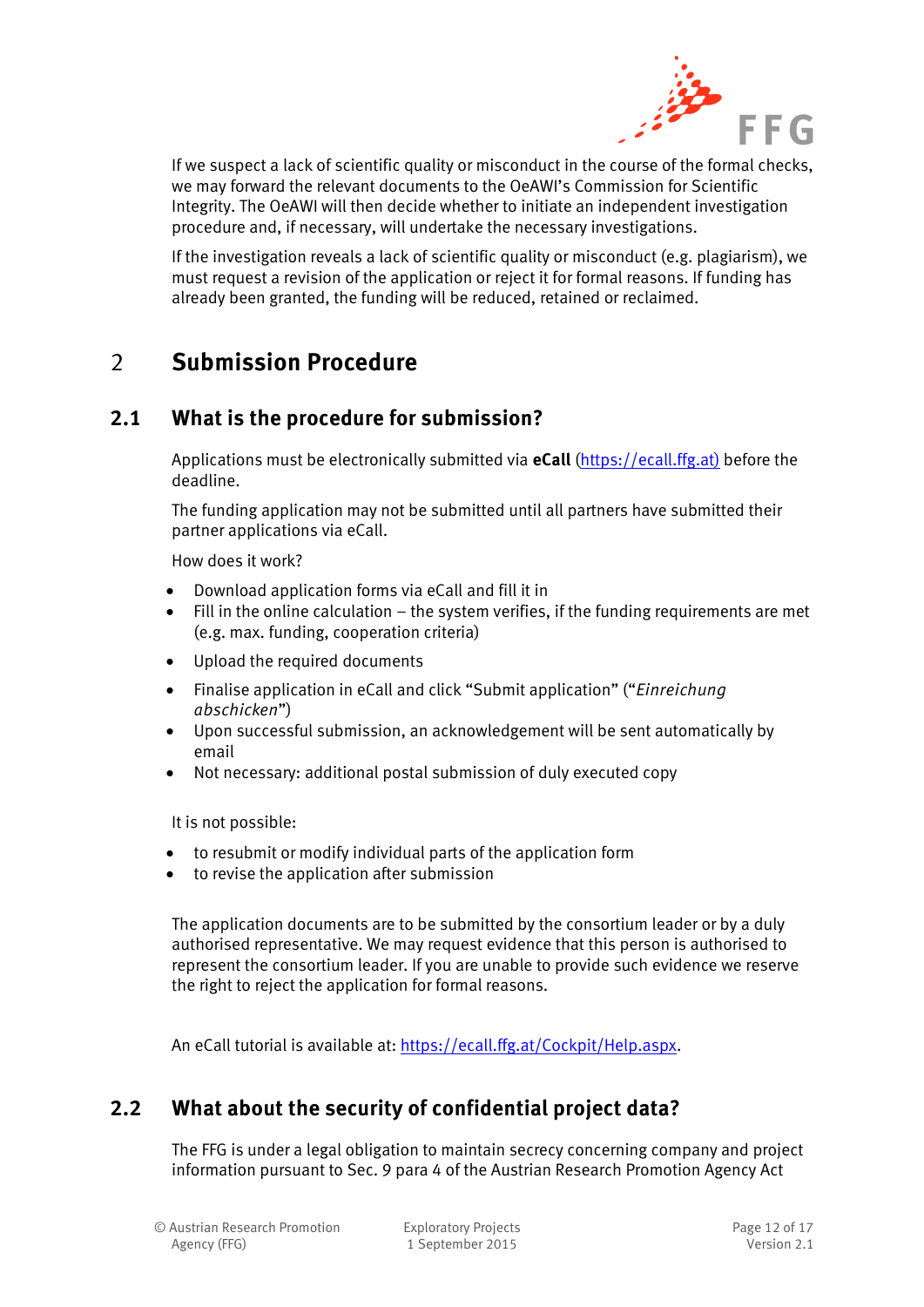

(FFG-G, Federal Law Gazette BGBl. I No. 73/2004 ). External experts who are involved in the assessment of individual projects are also subject to confidentiality obligations.

Project contents and results may only be published with the consent of the funding recipient.

We may use personal data in accordance with Secs. 7 to 11 of the Data Protection Act (DSG 2000 Federal Law Gazette, BGBl. I No. 165/1999):

- for the conclusion and performance of the funding contract
- for fulfilling our statutory mandate
- for control purposes

This use may mean that the data must be transferred or disclosed in particular to bodies and authorised representatives of the Federal Audit Office, the Federal Minister of Finance and the EU.

# <span id="page-12-0"></span>3 **Assessment and Decision**

### <span id="page-12-1"></span>**3.1 What is the formal check?**

In the formal check we examine the application for formal correctness and completeness, but not for thematic content.

You will be notified of the result of the formal check within 4 weeks via an eCall message.

- If the formal criteria are not met and the deficiencies cannot be corrected, the application for funding will not enter the subsequent steps of the procedure.
- If the deficiencies can be corrected, you may rectify these problems within a reasonable period of time.

Should it transpire after the formal check that incorrect information has been given, the funding application may also be removed from consideration at a subsequent point in the procedure.

The **checklist for the formal check** can be found in the Project Description template.

## <span id="page-12-2"></span>**3.2 How is the evaluation procedure organised?**

The documents submitted will be reviewed by national and international experts based on the criteria given in Chapter 1.9.

An evaluation committee will make a recommendation on funding taking into account the written reviews.

It is possible to exclude reviewers (individuals or staff of particular organisations) in justified cases. eCall contains an entry field for this purpose.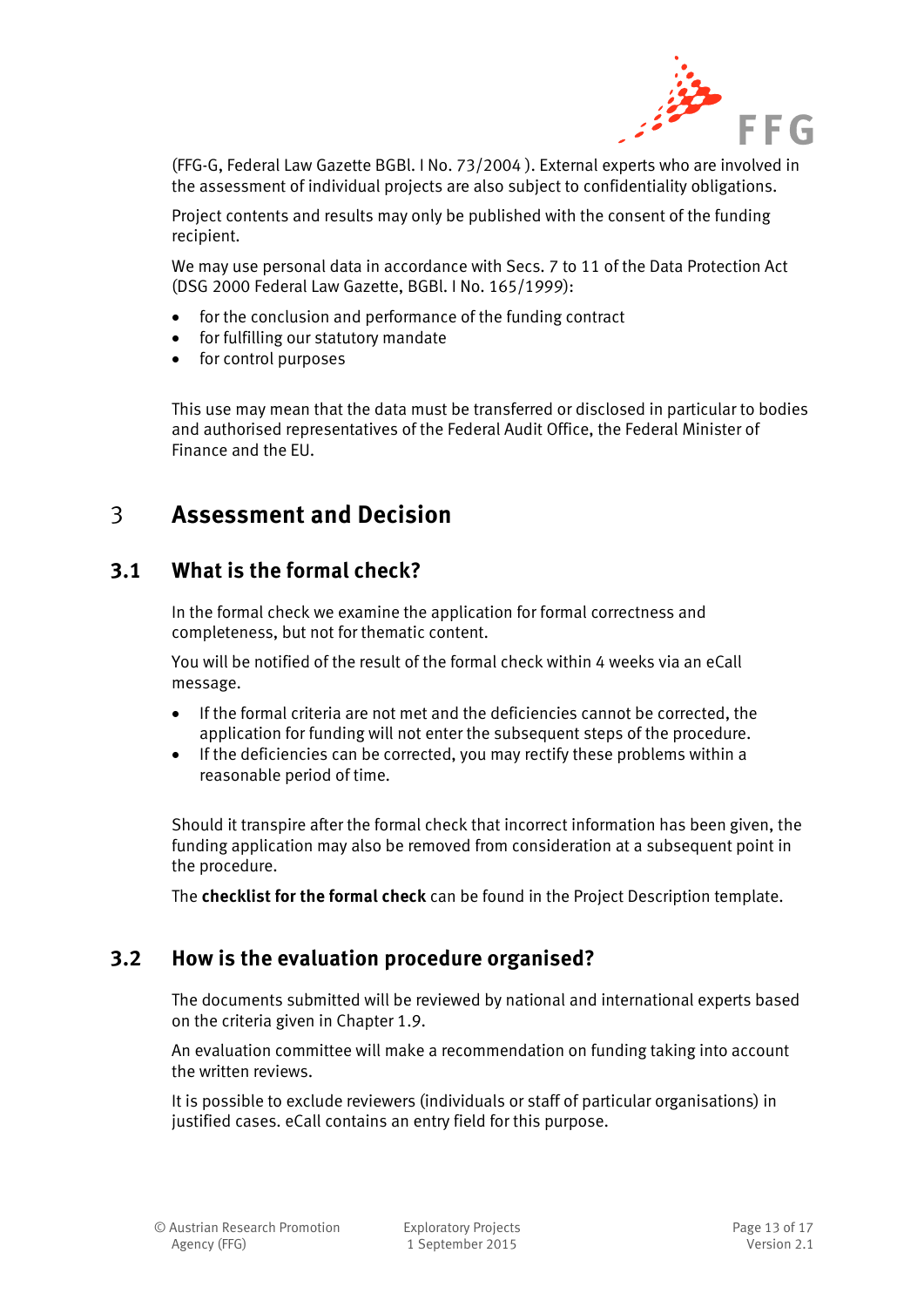

FFG experts will check the financial potential (credit rating and liquidity) of the participating enterprises. It is not possible to provide funding to undertakings in difficulty $10$ .

### <span id="page-13-0"></span>**3.3 Who takes the funding decision?**

The funding decision is taken by the responsible Federal Ministers on the basis of the funding recommendation made by the evaluation committee.

# <span id="page-13-1"></span>4 **Funding Procedure**

### <span id="page-13-2"></span>**4.1 How is the Funding Contract concluded?**

If funding is granted, we will send the consortium an offer of funding in the form of a draft contract, which must be accepted within a specified time.

If the consortium accepts the offer within the specified period of time, a Funding Contract will be prepared.

The Funding Contract includes the following information:

- funding recipients
- project title
- level of eligible costs
- amount of funding granted
- funding period
- payment modalities
- reporting requirements and any additional obligations and conditions.

The consortium must sign and stamp the Funding Contract and return the duly executed original to the FFG.

#### <span id="page-13-3"></span>**4.2 How are requirements and recommendations taken into account?**

Recommendations or binding requirements may be formulated in the course of the assessment.

These may include requirements to be met prior to the conclusion of the funding contract or conditions to be met by the consortium during the course of the project.

Prior to payment of the  $1<sup>st</sup>$  instalment, the consortium leader must confirm that a Declaration of Cooperation has been duly signed by all partners.

 $10$  Undertakings in difficulty as defined in the General block exemption Regulation (EU) N°651/2014 of 17 June 2014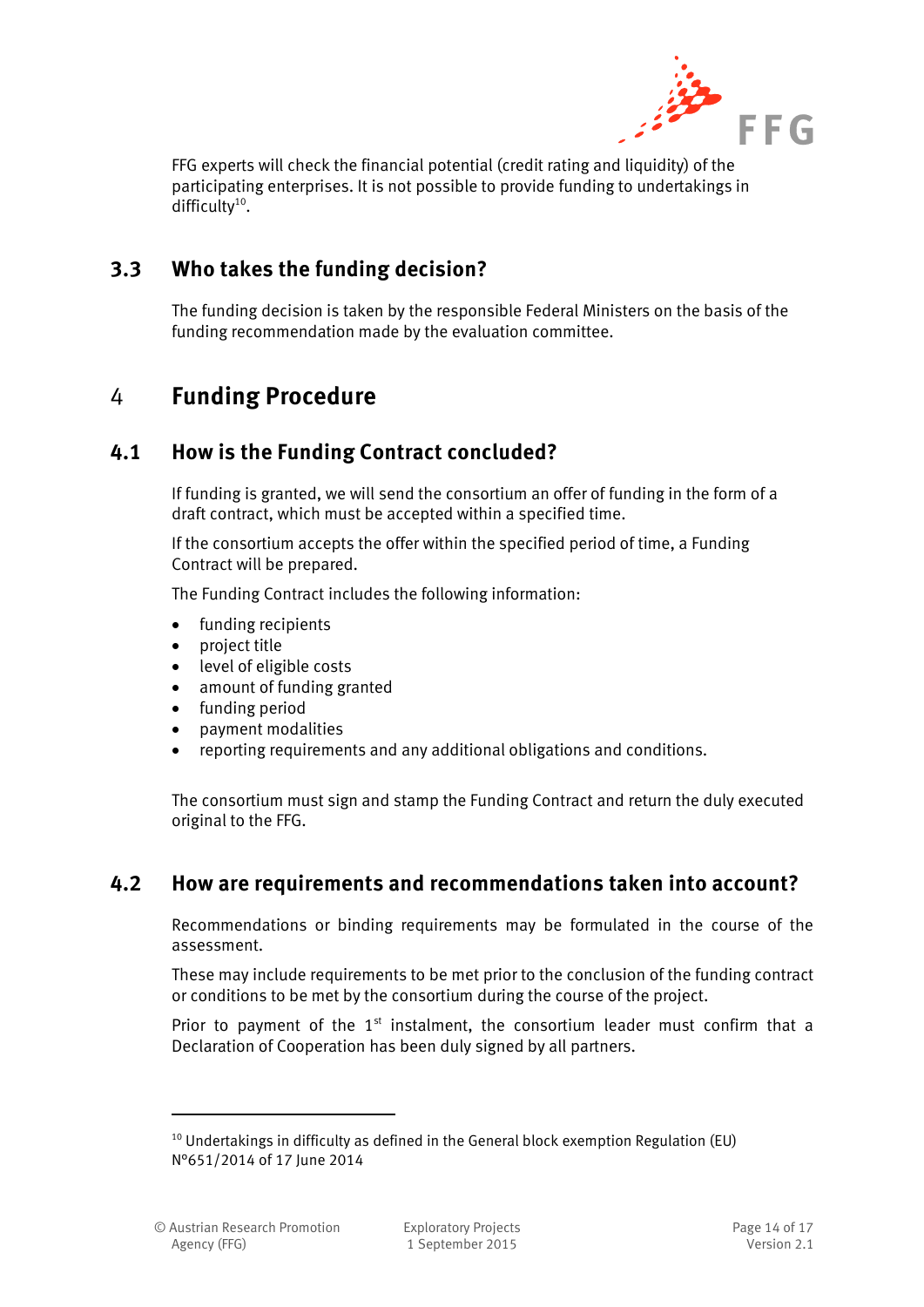

#### <span id="page-14-0"></span>**4.3 How are the instalments of funding paid?**

The first instalment will be paid once the requirements have been met and the Funding Contract has been signed. Payments for collaborative exploratory projects are made to the bank account specified by the consortium leader.

Subsequent instalments will be paid in accordance with the progress of the project:

- once the final report and the final accounts have been approved
- (where necessary) once additional requirements have been met
- according to the FFG instalment scheme

The payment of funding during the course of the project does not imply approval of the costs.

#### <span id="page-14-3"></span>**Table 3 FFG instalment scheme**

| <b>Project duration in months</b>                 | max. 12 |
|---------------------------------------------------|---------|
| <b>Number of reports</b><br>(final report)        | 1       |
| 1 <sup>st</sup> instalment in % of funding amount | 50%     |
| Final instalment up to % of funding<br>amount     | 50%     |

#### <span id="page-14-1"></span>**4.4 What reports and accounts are required?**

Within 3 months of the conclusion of the project a final report and the final accounts must be submitted via the eCall reporting function.

The reports and accounts must meet the following requirement:

- They contain the activities and costs of all consortium partners who receive funding from the FFG.
- Reports must be prepared using the eCall templates.

Support of public relations: The funding recipients agree to work together with the FFG and the responsible ministries to support PR work, if required. This includes in particular the provision of non-confidential project information and images for electronic dissemination portals and other media purposes.

## <span id="page-14-2"></span>**4.5 How should changes to the project be communicated?**

Any changes to contractual points such as project content, consortium partners, costs, deadlines or funding period must be substantiated and submitted for approval:

via eCall message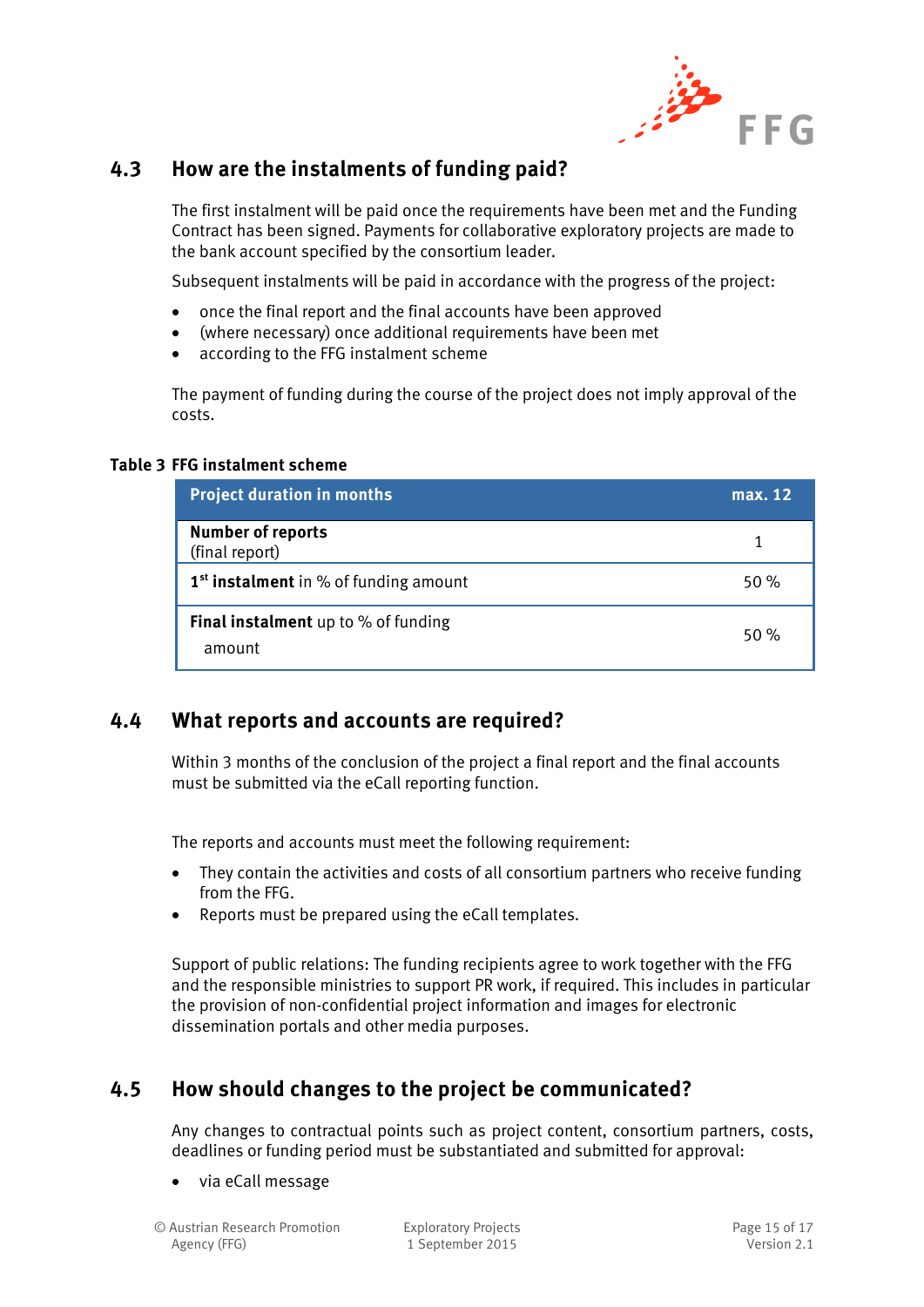

• in the final report

All relevant documents should be uploaded as an attachment to the eCall message or sent by post. Any modifications to the contract parameters require the approval of the FFG.

Immediate notification is required for:

- substantial changes to the project
- changes to consortium partners such as new ownership structure or insolvency proceedings

The following changes should be communicated in the final report:

- cost reallocations between cost categories, e. g. material costs to personnel costs
- cost reallocations between partners

Substantial cost reallocations must be justified and requested by completing the cost reallocation table.

#### <span id="page-15-0"></span>**4.6 Can the funding period be extended?**

If the project goals have not yet been achieved and the approved level of costs has not been exceeded, the funding period for exploratory projects may, in exceptional cases, be extended for up to 6 months on a cost-neutral basis.

The following requirements must be met:

- the funding recipients are not responsible for the delay
- the project is still eligible for funding
- an eCall application for extension has been submitted within the approved funding period

#### <span id="page-15-1"></span>**4.7 What happens after the conclusion of the project?**

The consortium submits a final report and final accounts after the end of the project. The FFG Project Controlling & Audit Division will examine whether the funding has been used appropriately. The audit will establish the final level of eligible costs.

You will receive the result of the audit in writing:

- In the event of a positive result, the appropriate use of the funding will be confirmed.
- In the event of a negative result, procedures may be initiated to secure repayment of funding.

Funding details: The final instalment will be transferred once the specified cost has been reached. If the project is underspent the level of funding will be reduced accordingly. The funding amount may also be reduced for scientific reasons, as well as on formal and legal grounds.